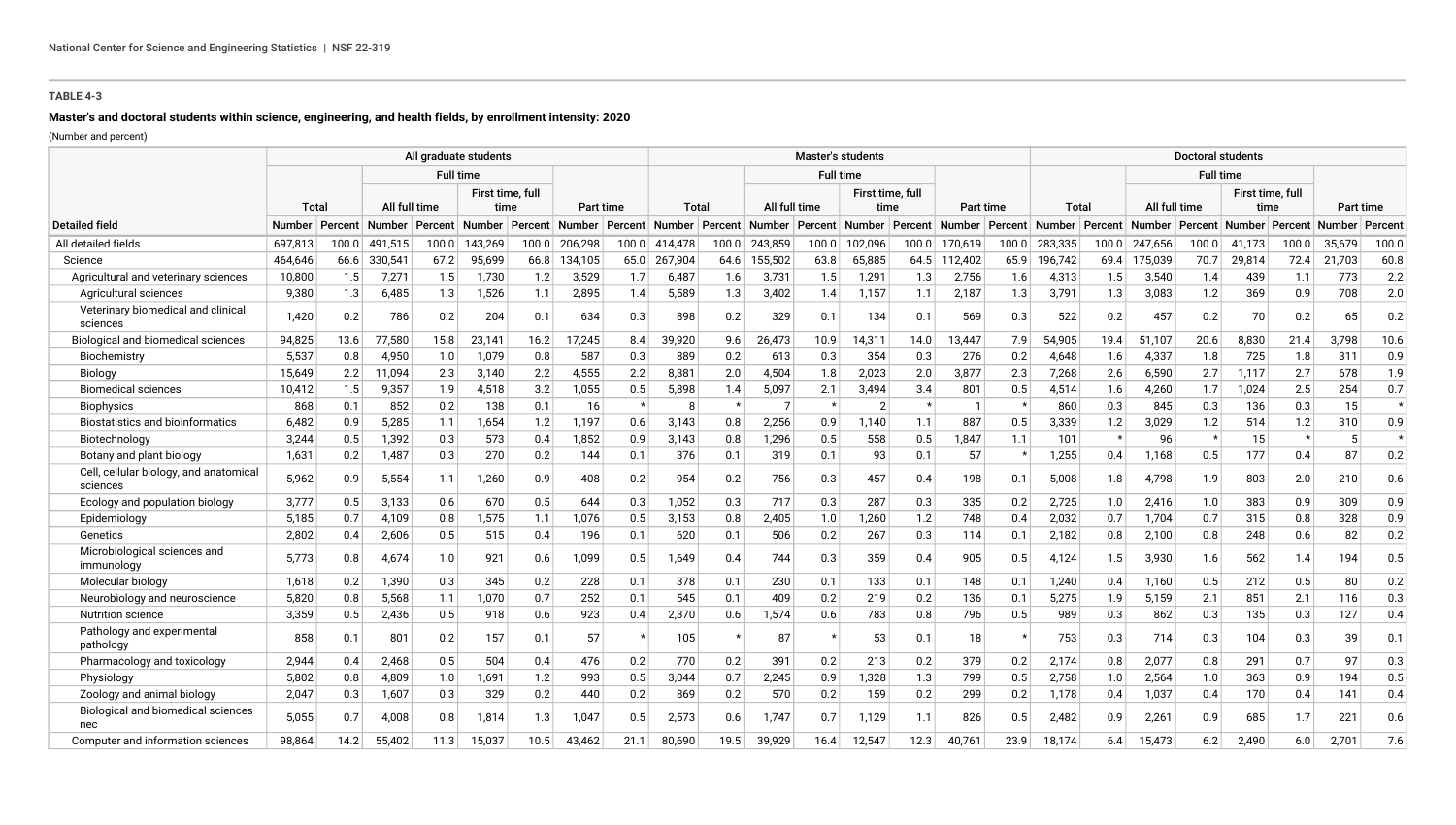# **Master's and doctoral students within science, engineering, and health fields, by enrollment intensity: 2020**

|                                                                                         |                  |     |        |               | All graduate students                                       |     |           |     |        |     |        |               | <b>Master's students</b> |     |        |           |                                                             |     |        | <b>Doctoral students</b> |       |                          |                                                        |           |
|-----------------------------------------------------------------------------------------|------------------|-----|--------|---------------|-------------------------------------------------------------|-----|-----------|-----|--------|-----|--------|---------------|--------------------------|-----|--------|-----------|-------------------------------------------------------------|-----|--------|--------------------------|-------|--------------------------|--------------------------------------------------------|-----------|
|                                                                                         |                  |     |        |               | <b>Full time</b>                                            |     |           |     |        |     |        |               | <b>Full time</b>         |     |        |           |                                                             |     |        | <b>Full time</b>         |       |                          |                                                        |           |
|                                                                                         | Total            |     |        | All full time | First time, full<br>time                                    |     | Part time |     | Total  |     |        | All full time | First time, full<br>time |     |        | Part time | <b>Total</b>                                                |     |        | All full time            |       | First time, full<br>time |                                                        | Part time |
| <b>Detailed field</b>                                                                   | Number   Percent |     |        |               | Number Percent Number Percent Number Percent Number Percent |     |           |     |        |     |        |               |                          |     |        |           | Number Percent Number Percent Number Percent Number Percent |     |        |                          |       |                          | Number   Percent   Number   Percent   Number   Percent |           |
| Artificial intelligence, informatics,<br>and computer and information<br>science topics | 4,375            | 0.6 | 2,765  | 0.6           | 1,031                                                       | 0.7 | 1,610     | 0.8 | 3,419  | 0.8 | 1,919  | 0.8           | 891                      | 0.9 | 1,500  | 0.9       | 956                                                         | 0.3 | 846    | 0.3                      | 140   | 0.3                      | 110                                                    | 0.3       |
| Computer and information sciences                                                       | 29,107           | 4.2 | 13,486 | 2.7           | 3,186                                                       | 2.2 | 15,621    | 7.6 | 23,625 | 5.7 | 8,932  | 3.7           | 2,506                    | 2.5 | 14,693 | 8.6       | 5,482                                                       | 1.9 | 4,554  | 1.8                      | 680   | 1.7                      | 928                                                    | 2.6       |
| Computer and information systems<br>security                                            | 7,293            | 1.0 | 2,079  | 0.4           | 735                                                         | 0.5 | 5,214     | 2.5 | 7,023  | 1.7 | 1,968  | 0.8           | 696                      | 0.7 | 5,055  | 3.0       | 270                                                         | 0.1 | 111    |                          | 39    | 0.1                      | 159                                                    | 0.4       |
| Computer science                                                                        | 32,328           | 4.6 | 23,463 | 4.8           | 5,781                                                       | 4.0 | 8,865     | 4.3 | 22,670 | 5.5 | 14,859 | 6.1           | 4,421                    | 4.3 | 7,811  | 4.6       | 9,658                                                       | 3.4 | 8,604  | 3.5                      | 1,360 | 3.3                      | 1,054                                                  | 3.0       |
| Information science and studies                                                         | 12,916           | 1.9 | 6,183  | 1.3           | 2,032                                                       | 1.4 | 6,733     | 3.3 | 11,671 | 2.8 | 5,241  | 2.1           | 1,832                    | 1.8 | 6,430  | 3.8       | 1,245                                                       | 0.4 | 942    | 0.4                      | 200   | 0.5                      | 303                                                    | 0.8       |
| Information technology                                                                  | 6,023            | 0.9 | 3,276  | 0.7           | 1,070                                                       | 0.7 | 2,747     | 1.3 | 5,618  | 1.4 | 2,946  | 1.2           | 1,013                    | 1.0 | 2,672  | 1.6       | 405                                                         | 0.1 | 330    | 0.1                      | 57    | 0.1                      | 75                                                     | 0.2       |
| Computer and information sciences<br>nec                                                | 6,822            | 1.0 | 4.150  | 0.8           | 1,202                                                       | 0.8 | 2,672     | 1.3 | 6,664  | 1.6 | 4,064  | 1.7           | 1,188                    | 1.2 | 2,600  | 1.5       | 158                                                         | 0.1 | 86     |                          | 14    |                          | 72                                                     | 0.2       |
| Geosciences, atmospheric sciences,<br>and ocean sciences                                | 11.792           | 1.7 | 9,456  | 1.9           | 2,470                                                       | 1.7 | 2,336     | 1.1 | 5.277  | 1.3 | 3,649  | 1.5           | 1,494                    | 1.5 | 1,628  | 1.0       | 6,515                                                       | 2.3 | 5,807  | 2.3                      | 976   | 2.4                      | 708                                                    | 2.0       |
| Atmospheric sciences and<br>meteorology                                                 | 1,305            | 0.2 | 1,156  | 0.2           | 251                                                         | 0.2 | 149       | 0.1 | 458    | 0.1 | 398    | 0.2           | 146                      | 0.1 | 60     |           | 847                                                         | 0.3 | 758    | 0.3                      | 105   | 0.3                      | 89                                                     | 0.2       |
| Geological and earth sciences                                                           | 7,726            | 1.1 | 6,004  | 1.2           | 1,582                                                       | 1.1 | 1,722     | 0.8 | 3,561  | 0.9 | 2,316  | 0.9           | 950                      | 0.9 | 1,245  | 0.7       | 4,165                                                       | 1.5 | 3,688  | 1.5                      | 632   | 1.5                      | 477                                                    | 1.3       |
| Ocean and marine sciences                                                               | 2,761            | 0.4 | 2,296  | 0.5           | 637                                                         | 0.4 | 465       | 0.2 | 1,258  | 0.3 | 935    | 0.4           | 398                      | 0.4 | 323    | 0.2       | 1,503                                                       | 0.5 | 1,361  | 0.5                      | 239   | 0.6                      | 142                                                    | 0.4       |
| Geosciences, atmospheric sciences,<br>and ocean sciences nec                            | ne               | ne  | ne     | ne            | ne                                                          | ne  | ne        | ne  | ne     | ne  | ne     | ne            | ne                       | ne  | ne     | ne        | ne                                                          | ne  | ne     | ne                       | ne    | ne                       | ne                                                     | ne        |
| Mathematics and statistics                                                              | 31,971           | 4.6 | 24,041 | 4.9           | 7,590                                                       | 5.3 | 7,930     | 3.8 | 18,284 | 4.4 | 11,622 | 4.8           | 5,329                    | 5.2 | 6,662  | 3.9       | 13,687                                                      | 4.8 | 12,419 | 5.0                      | 2,261 | 5.5                      | 1,268                                                  | 3.6       |
| Applied mathematics                                                                     | 8,889            | 1.3 | 7,032  | 1.4           | 2,763                                                       | 1.9 | 1,857     | 0.9 | 6,678  | 1.6 | 5,011  | 2.1           | 2,411                    | 2.4 | 1,667  | 1.0       | 2,211                                                       | 0.8 | 2,021  | 0.8                      | 352   | 0.9                      | 190                                                    | 0.5       |
| <b>Mathematics</b>                                                                      | 12.469           | 1.8 | 9,558  | 1.9           | 2,313                                                       | 1.6 | 2,911     | 1.4 | 4,380  | 1.1 | 2,206  | 0.9           | 947                      | 0.9 | 2,174  | 1.3       | 8,089                                                       | 2.9 | 7,352  | 3.0                      | 1,366 | 3.3                      | 737                                                    | 2.1       |
| <b>Statistics</b>                                                                       | 10,613           | 1.5 | 7,451  | 1.5           | 2,514                                                       | 1.8 | 3,162     | 1.5 | 7,226  | 1.7 | 4,405  | 1.8           | 1,971                    | 1.9 | 2,821  | 1.7       | 3,387                                                       | 1.2 | 3,046  | 1.2                      | 543   | 1.3                      | 341                                                    | 1.0       |
| Multidisciplinary and interdisciplinary<br>studies                                      | 14,533           | 2.1 | 9,039  | 1.8           | 3,507                                                       | 2.4 | 5.494     | 2.7 | 10,980 | 2.6 | 6,169  | 2.5           | 2,929                    | 2.9 | 4,811  | 2.8       | 3,553                                                       | 1.3 | 2,870  | 1.2                      | 578   | 1.4                      | 683                                                    | 1.9       |
| Biological and physical sciences                                                        | 1,808            | 0.3 | 1.484  | 0.3           | 571                                                         | 0.4 | 324       | 0.2 | 993    | 0.2 | 754    | 0.3           | 419                      | 0.4 | 239    | 0.1       | 815                                                         | 0.3 | 730    | 0.3                      | 152   | 0.4                      | 85                                                     | 0.2       |
| Computational science                                                                   | 2,266            | 0.3 | 1,056  | 0.2           | 421                                                         | 0.3 | 1,210     | 0.6 | 1,968  | 0.5 | 824    | 0.3           | 378                      | 0.4 | 1,144  | 0.7       | 298                                                         | 0.1 | 232    | 0.1                      | 43    | 0.1                      | 66                                                     | 0.2       |
| Data science and data analytics                                                         | 2,166            | 0.3 | 1,174  | 0.2           | 456                                                         | 0.3 | 992       | 0.5 | 2,124  | 0.5 | 1,135  | 0.5           | 442                      | 0.4 | 989    | 0.6       | 42                                                          |     | 39     | $\star$                  | 14    |                          | 3                                                      | $\star$   |
| International and global studies                                                        | 1,514            | 0.2 | 926    | 0.2           | 399                                                         | 0.3 | 588       | 0.3 | 1,341  | 0.3 | 800    | 0.3           | 378                      | 0.4 | 541    | 0.3       | 173                                                         | 0.1 | 126    | 0.1                      | 21    | 0.1                      | 47                                                     | 0.1       |
| Multidisciplinary and interdisciplinary<br>studies nec                                  | 6,779            | 1.0 | 4,399  | 0.9           | 1,660                                                       | 1.2 | 2,380     | 1.2 | 4,554  | 1.1 | 2,656  | 1.1           | 1,312                    | 1.3 | 1,898  | 1.1       | 2,225                                                       | 0.8 | 1,743  | 0.7                      | 348   | 0.8                      | 482                                                    | 1.4       |
| Natural resources and conservation                                                      | 12,498           | 1.8 | 8.448  | 1.7           | 2,849                                                       | 2.0 | 4,050     | 2.0 | 8,793  | 2.1 | 5,536  | 2.3           | 2,417                    | 2.4 | 3,257  | 1.9       | 3,705                                                       | 1.3 | 2,912  | 1.2                      | 432   | 1.0                      | 793                                                    | 2.2       |
| Environmental science and studies                                                       | 5,866            | 0.8 | 3,983  | 0.8           | 1,484                                                       | 1.0 | 1,883     | 0.9 | 4,067  | 1.0 | 2,579  | 1.1           | 1,256                    | 1.2 | 1,488  | 0.9       | 1,799                                                       | 0.6 | 1,404  | 0.6                      | 228   | 0.6                      | 395                                                    | 1.1       |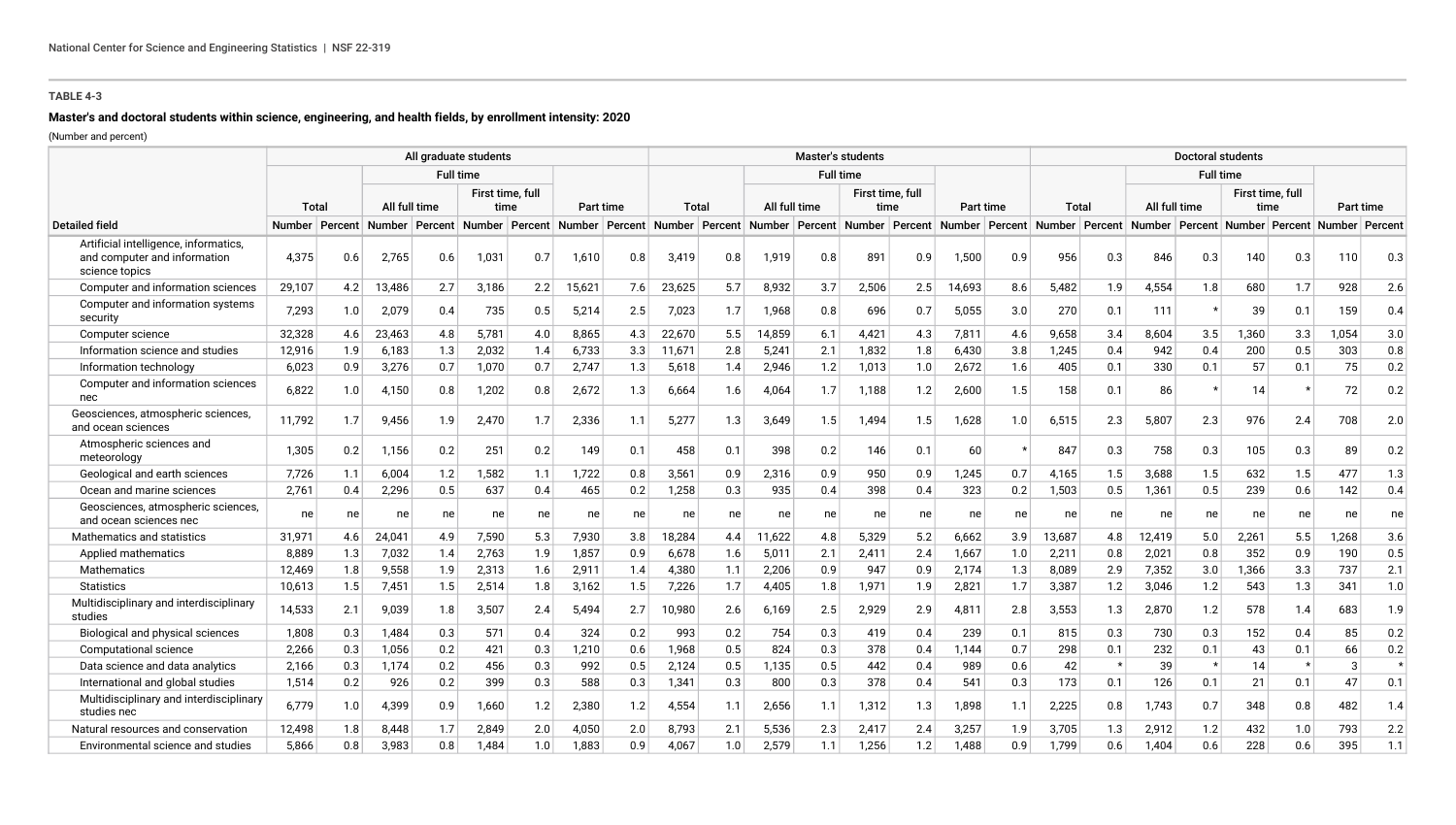# **Master's and doctoral students within science, engineering, and health fields, by enrollment intensity: 2020**

|                                                          |                  |      |                  |      | All graduate students |                  |                  |                  |                  |         |               | <b>Master's students</b> |                  |         |        |                  |                                                             |      |               |                  | <b>Doctoral students</b> |      |                                                        |         |
|----------------------------------------------------------|------------------|------|------------------|------|-----------------------|------------------|------------------|------------------|------------------|---------|---------------|--------------------------|------------------|---------|--------|------------------|-------------------------------------------------------------|------|---------------|------------------|--------------------------|------|--------------------------------------------------------|---------|
|                                                          |                  |      |                  |      | <b>Full time</b>      |                  |                  |                  |                  |         |               | <b>Full time</b>         |                  |         |        |                  |                                                             |      |               | <b>Full time</b> |                          |      |                                                        |         |
|                                                          |                  |      |                  |      | First time, full      |                  |                  |                  |                  |         |               |                          | First time, full |         |        |                  |                                                             |      |               |                  | First time, full         |      |                                                        |         |
|                                                          | Tota             |      | All full time    |      |                       | time             | <b>Part time</b> |                  | Total            |         | All full time |                          | time             |         |        | <b>Part time</b> | Total                                                       |      | All full time |                  | time                     |      | Part time                                              |         |
| <b>Detailed field</b>                                    | Number   Percent |      | Number   Percent |      |                       | Number   Percent |                  | Number   Percent | Number   Percent |         |               |                          |                  |         |        |                  | Number Percent Number Percent Number Percent Number Percent |      |               |                  |                          |      | Number   Percent   Number   Percent   Number   Percent |         |
| Forestry, natural resources, and<br>conservation         | 6,632            | 1.0  | 4,465            | 0.9  | 1,365                 | 1.0              | 2,167            | 1.1              | 4,726            | 1.1     | 2,957         | 1.2                      | 1,161            | 1.1     | 1,769  | 1.0              | 1,906                                                       | 0.7  | 1,508         | 0.6              | 204                      | 0.5  | 398                                                    | 1.1     |
| Physical sciences                                        | 42,616           | 6.1  | 37,638           | 7.7  | 7,012                 | 4.9              | 4,978            | 2.4              | 6,275            | 1.5     | 3,686         | 1.5                      | 1,430            | 1.4     | 2,589  | 1.5              | 36,341                                                      | 12.8 | 33,952        | 13.7             | 5,582                    | 13.6 | 2,389                                                  | 6.7     |
| Astronomy and astrophysics                               | 1.506            | 0.2  | 1.438            | 0.3  | 275                   | 0.2              | 68               | $\star$          | 76               | $\star$ | 48            |                          | 21               | $\star$ | 28     |                  | 1.430                                                       | 0.5  | 1.390         | 0.6              | 254                      | 0.6  | 40                                                     | 0.1     |
| Chemistry                                                | 22,485           | 3.2  | 20,033           | 4.1  | 3,734                 | 2.6              | 2,452            | 1.2              | 3,096            | 0.7     | 1,816         | 0.7                      | 679              | 0.7     | 1,280  | 0.8              | 19,389                                                      | 6.8  | 18,217        | 7.4              | 3,055                    | 7.4  | 1,172                                                  | 3.3     |
| Materials sciences                                       | 1.492            | 0.2  | 1,276            | 0.3  | 233                   | 0.2              | 216              | 0.1              | 464              | 0.1     | 302           | 0.1                      | 102              | 0.1     | 162    | 0.1              | 1,028                                                       | 0.4  | 974           | 0.4              | 131                      | 0.3  | 54                                                     | 0.2     |
| Physics                                                  | 16,126           | 2.3  | 14,271           | 2.9  | 2,603                 | 1.8              | 1,855            | 0.9              | 2,141            | 0.5     | 1,317         | 0.5                      | 539              | 0.5     | 824    | 0.5              | 13,985                                                      | 4.9  | 12,954        | 5.2              | 2,064                    | 5.0  | 1,031                                                  | 2.9     |
| Physical sciences nec                                    | 1,007            | 0.1  | 620              | 0.1  | 167                   | 0.1              | 387              | 0.2              | 498              | 0.1     | 203           | 0.1                      | 89               | 0.1     | 295    | 0.2              | 509                                                         | 0.2  | 417           | 0.2              | 78                       | 0.2  | 92                                                     | 0.3     |
| Psychology                                               | 68,394           | 9.8  | 46,168           | 9.4  | 14,706                | 10.3             | 22,226           | 10.8             | 47,279           | 11.4    | 28,716        | 11.8                     | 11,226           | 11.0    | 18,563 | 10.9             | 21,115                                                      | 7.5  | 17,452        | 7.0              | 3,480                    | 8.5  | 3,663                                                  | 10.3    |
| Applied psychology                                       | 22,506           | 3.2  | 13,379           | 2.7  | 4,929                 | 3.4              | 9,127            | 4.4              | 17,673           | 4.3     | 10,018        | 4.1                      | 4,246            | 4.2     | 7,655  | 4.5              | 4,833                                                       | 1.7  | 3,361         | 1.4              | 683                      | 1.7  | 1,472                                                  | 4.1     |
| Clinical psychology                                      | 7,148            | 1.0  | 5,217            | 1.1  | 1,364                 | 1.0              | 1,931            | 0.9              | 3,480            | 0.8     | 2,141         | 0.9                      | 737              | 0.7     | 1,339  | 0.8              | 3,668                                                       | 1.3  | 3,076         | 1.2              | 627                      | 1.5  | 592                                                    | 1.7     |
| Counseling psychology                                    | 17,339           | 2.5  | 11,050           | 2.2  | 3,353                 | 2.3              | 6,289            | 3.0              | 15,979           | 3.9     | 10,010        | 4.1                      | 3,118            | 3.1     | 5,969  | 3.5              | 1,360                                                       | 0.5  | 1,040         | 0.4              | 235                      | 0.6  | 320                                                    | 0.9     |
| Human development                                        | 2,241            | 0.3  | 1,414            | 0.3  | 528                   | 0.4              | 827              | 0.4              | 1,499            | 0.4     | 842           | 0.3                      | 411              | 0.4     | 657    | 0.4              | 742                                                         | 0.3  | 572           | 0.2              | 117                      | 0.3  | 170                                                    | 0.5     |
| Psychology, general                                      | 13,427           | 1.9  | 10,360           | 2.1  | 3,356                 | 2.3              | 3,067            | 1.5              | 6,826            | 1.6     | 4,592         | 1.9                      | 2,177            | 2.1     | 2,234  | 1.3              | 6,601                                                       | 2.3  | 5,768         | 2.3              | 1,179                    | 2.9  | 833                                                    | 2.3     |
| Research and experimental<br>psychology                  | 5,733            | 0.8  | 4,748            | 1.0  | 1,176                 | 0.8              | 985              | 0.5              | 1,822            | 0.4     | 1.113         | 0.5                      | 537              | 0.5     | 709    | 0.4              | 3,911                                                       | 1.4  | 3,635         | 1.5              | 639                      | 1.6  | 276                                                    | 0.8     |
| Social sciences                                          | 78,353           | 11.2 | 55.498           | 11.3 | 17,657                | 12.3             | 22,855           | 11.1             | 43,919           | 10.6    | 25,991        | 10.7                     | 12,911           | 12.6    | 17,928 | 10.5             | 34,434                                                      | 12.2 | 29,507        | 11.9             | 4.746                    | 11.5 | 4,927                                                  | 13.8    |
| Agricultural and natural resource<br>economics           | 1,242            | 0.2  | 1,031            | 0.2  | 301                   | 0.2              | 211              | 0.1              | 603              | 0.1     | 466           | 0.2                      | 202              | 0.2     | 137    | 0.1              | 639                                                         | 0.2  | 565           | 0.2              | 99                       | 0.2  | 74                                                     | 0.2     |
| Anthropology                                             | 6,463            | 0.9  | 5,066            | 1.0  | 1,125                 | 0.8              | 1,397            | 0.7              | 2,167            | 0.5     | 1,375         | 0.6                      | 647              | 0.6     | 792    | 0.5              | 4,296                                                       | 1.5  | 3,691         | 1.5              | 478                      | 1.2  | 605                                                    | 1.7     |
| Area, ethnic, cultural, gender, and<br>group studies     | 5.124            | 0.7  | 3,838            | 0.8  | 1,179                 | 0.8              | 1,286            | 0.6              | 2,642            | 0.6     | 1,813         | 0.7                      | 873              | 0.9     | 829    | 0.5              | 2,482                                                       | 0.9  | 2.025         | 0.8              | 306                      | 0.7  | 457                                                    | 1.3     |
| Criminal justice and safety studies                      | 6,662            | 1.0  | 3,159            | 0.6  | 1,313                 | 0.9              | 3,503            | 1.7              | 5,674            | 1.4     | 2,417         | 1.0                      | 1,142            | 1.1     | 3,257  | 1.9              | 988                                                         | 0.3  | 742           | 0.3              | 171                      | 0.4  | 246                                                    | 0.7     |
| Criminology                                              | 1,626            | 0.2  | 932              | 0.2  | 391                   | 0.3              | 694              | 0.3              | 1,308            | 0.3     | 672           | 0.3                      | 353              | 0.3     | 636    | 0.4              | 318                                                         | 0.1  | 260           | 0.1              | 38                       | 0.1  | 58                                                     | 0.2     |
| Economics (except agricultural and<br>natural resource)  | 14,073           | 2.0  | 11,786           | 2.4  | 3,518                 | 2.5              | 2,287            | 1.1              | 6,114            | 1.5     | 4,429         | 1.8                      | 2,272            | 2.2     | 1,685  | 1.0              | 7,959                                                       | 2.8  | 7,357         | 3.0              | 1,246                    | 3.0  | 602                                                    | 1.7     |
| Geography and cartography                                | 4,397            | 0.6  | 2,758            | 0.6  | 844                   | 0.6              | 1,639            | 0.8              | 2,745            | 0.7     | 1,391         | 0.6                      | 629              | 0.6     | 1,354  | 0.8              | 1,652                                                       | 0.6  | 1,367         | 0.6              | 215                      | 0.5  | 285                                                    | $0.8\,$ |
| International relations and national<br>security studies | 7.730            | 1.1  | 4.709            | 1.0  | 2,197                 | 1.5              | 3,021            | 1.5              | 7,322            | 1.8     | 4,379         | 1.8                      | 2,142            | 2.1     | 2,943  | 1.7              | 408                                                         | 0.1  | 330           | 0.1              | 55                       | 0.1  | 78                                                     | 0.2     |
| Linguistics                                              | 2,850            | 0.4  | 2,189            | 0.4  | 522                   | 0.4              | 661              | 0.3              | 1,164            | 0.3     | 672           | 0.3                      | 281              | 0.3     | 492    | 0.3              | 1,686                                                       | 0.6  | 1,517         | 0.6              | 241                      | 0.6  | 169                                                    | 0.5     |
| Political science and government                         | 8.438            | 1.2  | 6,243            | 1.3  | 1,537                 | 1.1              | 2,195            | 1.1              | 3,072            | 0.7     | 1,485         | 0.6                      | 767              | 0.8     | 1,587  | 0.9              | 5,366                                                       | 1.9  | 4,758         | 1.9              | 770                      | 1.9  | 608                                                    | 1.7     |
| Public policy analysis                                   | 8,899            | 1.3  | 6,086            | 1.2  | 2,580                 | 1.8              | 2,813            | 1.4              | 6,352            | 1.5     | 4,373         | 1.8                      | 2,240            | 2.2     | 1,979  | 1.2              | 2,547                                                       | 0.9  | 1,713         | 0.7              | 340                      | 0.8  | 834                                                    | 2.3     |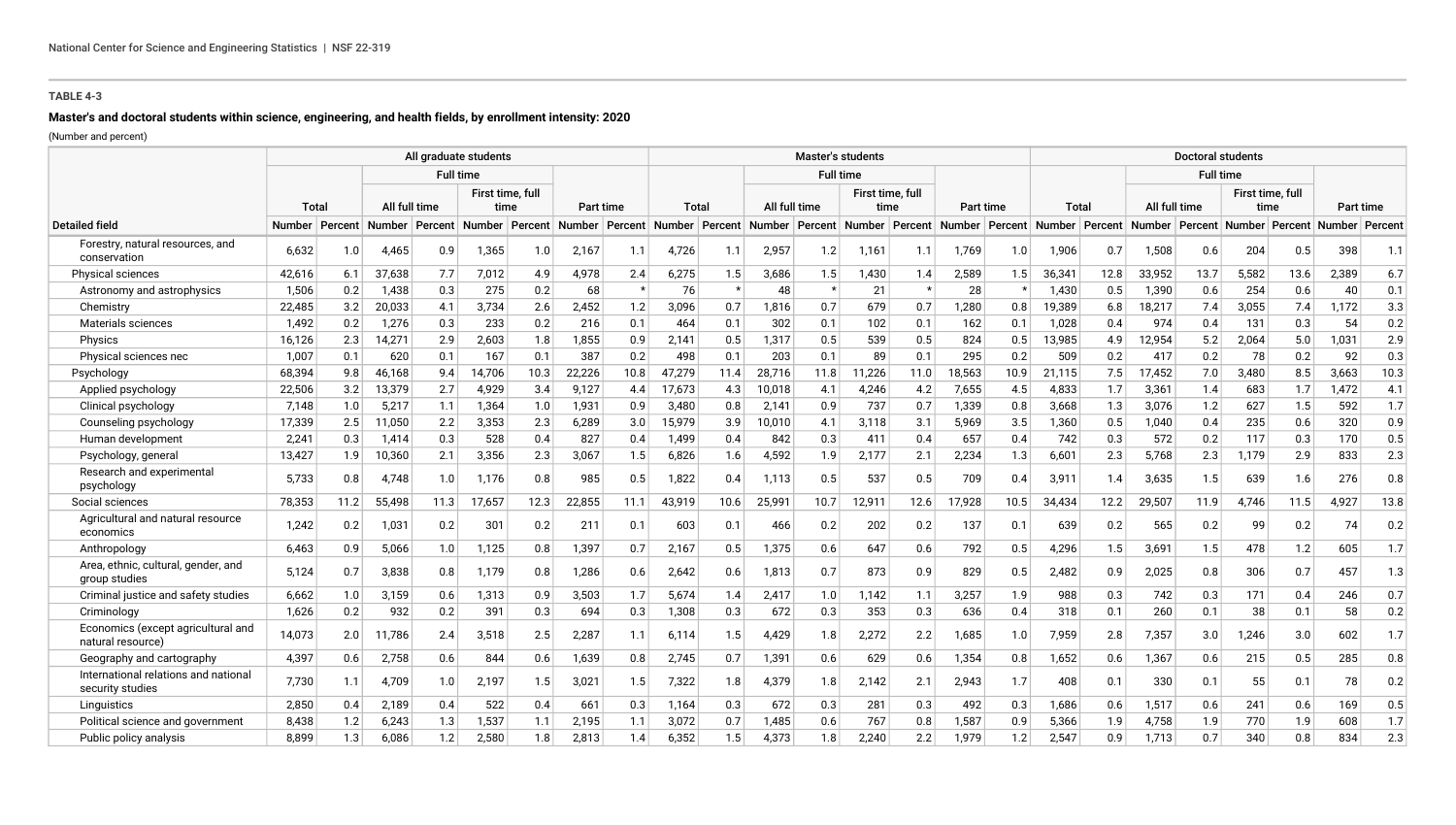# **Master's and doctoral students within science, engineering, and health fields, by enrollment intensity: 2020**

|                                                                            |                  |     |                  |      | All graduate students |      |                  |      |                  |      |               | <b>Master's students</b> |                  |      |        |                  |                  |      |               | <b>Doctoral students</b>            |                  |      |                |      |
|----------------------------------------------------------------------------|------------------|-----|------------------|------|-----------------------|------|------------------|------|------------------|------|---------------|--------------------------|------------------|------|--------|------------------|------------------|------|---------------|-------------------------------------|------------------|------|----------------|------|
|                                                                            |                  |     |                  |      | <b>Full time</b>      |      |                  |      |                  |      |               | <b>Full time</b>         |                  |      |        |                  |                  |      |               | <b>Full time</b>                    |                  |      |                |      |
|                                                                            |                  |     |                  |      | First time, full      |      |                  |      |                  |      |               |                          | First time, full |      |        |                  |                  |      |               |                                     | First time, full |      |                |      |
|                                                                            | Total            |     | All full time    |      | time                  |      | Part time        |      | Total            |      | All full time |                          | time             |      |        | Part time        | Total            |      | All full time |                                     |                  | time | Part time      |      |
| <b>Detailed field</b>                                                      | Number   Percent |     | Number   Percent |      | Number   Percent      |      | Number   Percent |      | Number   Percent |      |               | Number   Percent         | Number   Percent |      |        | Number   Percent | Number   Percent |      |               | Number   Percent   Number   Percent |                  |      | Number Percent |      |
| Sociology and population studies                                           | 7,409            | 1.1 | 5,659            | 1.2  | 1,325                 | 0.9  | 1,750            | 0.8  | 2,342            | 0.6  | 1,271         | 0.5                      | 653              | 0.6  | 1,071  | 0.6              | 5,067            | 1.8  | 4,388         | 1.8                                 | 672              | 1.6  | 679            | 1.9  |
| Urban studies and affairs                                                  | 1.312            | 0.2 | 651              | 0.1  | 268                   | 0.2  | 661              | 0.3  | 907              | 0.2  | 409           | 0.2                      | 226              | 0.2  | 498    | 0.3              | 405              | 0.1  | 242           | 0.1                                 | 42               | 0.1  | 163            | 0.5  |
| Social sciences, other                                                     | 2,128            | 0.3 | 1,391            | 0.3  | 557                   | 0.4  | 737              | 0.4  | 1,507            | 0.4  | 839           | 0.3                      | 484              | 0.5  | 668    | 0.4              | 621              | 0.2  | 552           | 0.2                                 | 73               | 0.2  | 69             | 0.2  |
| Engineering                                                                | 157,729          |     | 22.6 111,240     | 22.6 | 27,995                | 19.5 | 46,489           | 22.5 | 86,450           | 20.9 | 49,179        | 20.2                     | 18,668           | 18.3 | 37,271 | 21.8             | 71,279           | 25.2 | 62,061        | 25.1                                | 9,327            | 22.7 | 9,218          | 25.8 |
| Aerospace, aeronautical, and<br>astronautical engineering                  | 6.971            | 1.0 | 4,599            | 0.9  | 1,301                 | 0.9  | 2,372            | 1.1  | 4,326            | 1.0  | 2,298         | 0.9                      | 943              | 0.9  | 2,028  | 1.2              | 2,645            | 0.9  | 2,301         | 0.9                                 | 358              | 0.9  | 344            | 1.0  |
| Biological, biomedical, and biosystems<br>engineering                      | 12,775           | 1.8 | 11,075           | 2.3  | 3,295                 | 2.3  | 1,700            | 0.8  | 4,536            | 1.1  | 3,416         | 1.4                      | 1,882            | 1.8  | 1,120  | 0.7              | 8,239            | 2.9  | 7,659         | 3.1                                 | 1,413            | 3.4  | 580            | 1.6  |
| Chemical, petroleum, and chemical-<br>related engineering                  | 10,554           | 1.5 | 9,030            | 1.8  | 2,019                 | 1.4  | 1,524            | 0.7  | 2,942            | 0.7  | 1,898         | 0.8                      | 778              | 0.8  | 1,044  | 0.6              | 7,612            | 2.7  | 7.132         | 2.9                                 | 1,241            | 3.0  | 480            | 1.3  |
| Chemical engineering                                                       | 9,457            | 1.4 | 8,171            | 1.7  | 1,855                 | 1.3  | 1,286            | 0.6  | 2,426            | 0.6  | 1,554         | 0.6                      | 701              | 0.7  | 872    | 0.5              | 7,031            | 2.5  | 6,617         | 2.7                                 | 1,154            | 2.8  | 414            | 1.2  |
| Petroleum engineering                                                      | 1.097            | 0.2 | 859              | 0.2  | 164                   | 0.1  | 238              | 0.1  | 516              | 0.1  | 344           | 0.1                      | 77               | 0.1  | 172    | 0.1              | 581              | 0.2  | 515           | 0.2                                 | 87               | 0.2  | 66             | 0.2  |
| Civil, environmental, transportation<br>and related engineering fields     | 18,304           | 2.6 | 12,861           | 2.6  | 3,453                 | 2.4  | 5,443            | 2.6  | 10,819           | 2.6  | 6,487         | 2.7                      | 2,583            | 2.5  | 4,332  | 2.5              | 7,485            | 2.6  | 6,374         | 2.6                                 | 870              | 2.1  | 1.111          | 3.1  |
| Civil engineering                                                          | 15,220           | 2.2 | 10,778           | 2.2  | 2,920                 | 2.0  | 4,442            | 2.2  | 8,703            | 2.1  | 5,241         | 2.1                      | 2,174            | 2.1  | 3,462  | 2.0              | 6,517            | 2.3  | 5,537         | 2.2                                 | 746              | 1.8  | 980            | 2.7  |
| Architectural, environmental,<br>construction and surveying<br>engineering | 3.084            | 0.4 | 2,083            | 0.4  | 533                   | 0.4  | 1,001            | 0.5  | 2,116            | 0.5  | 1,246         | 0.5                      | 409              | 0.4  | 870    | 0.5              | 968              | 0.3  | 837           | 0.3                                 | 124              | 0.3  | 131            | 0.4  |
| Electrical, electronics,<br>communications and computer<br>engineering     | 43,032           | 6.2 | 30,503           | 6.2  | 6,640                 | 4.6  | 12,529           | 6.1  | 25,312           | 6.1  | 15,329        | 6.3                      | 4,716            | 4.6  | 9,983  | 5.9              | 17,720           | 6.3  | 15,174        | 6.1                                 | 1,924            | 4.7  | 2,546          | 7.1  |
| Electrical, electronics, and<br>communications engineering                 | 31.440           | 4.5 | 22,164           | 4.5  | 4,745                 | 3.3  | 9,276            | 4.5  | 16,746           | 4.0  | 9,588         | 3.9                      | 3,147            | 3.1  | 7,158  | 4.2              | 14,694           | 5.2  | 12,576        | 5.1                                 | 1,598            | 3.9  | 2,118          | 5.9  |
| Computer engineering                                                       | 11,592           | 1.7 | 8,339            | 1.7  | 1,895                 | 1.3  | 3,253            | 1.6  | 8,566            | 2.1  | 5,741         | 2.4                      | 1,569            | 1.5  | 2,825  | 1.7              | 3,026            | 1.1  | 2,598         | 1.0                                 | 326              | 0.8  | 428            | 1.2  |
| Industrial, manufacturing, systems<br>engineering and operations research  | 14,869           | 2.1 | 7,728            | 1.6  | 2,398                 | 1.7  | 7,141            | 3.5  | 11.030           | 2.7  | 4,820         | 2.0                      | 1,953            | 1.9  | 6,210  | 3.6              | 3,839            | 1.4  | 2.908         | 1.2                                 | 445              | 1.1  | 931            | 2.6  |
| Industrial and manufacturing<br>engineering                                | 7,982            | 1.1 | 4,702            | 1.0  | 1,253                 | 0.9  | 3,280            | 1.6  | 5,569            | 1.3  | 2,810         | 1.2                      | 976              | 1.0  | 2,759  | 1.6              | 2,413            | 0.9  | 1,892         | 0.8                                 | 277              | 0.7  | 521            | 1.5  |
| Systems engineering and operations<br>research                             | 6.887            | 1.0 | 3,026            | 0.6  | 1,145                 | 0.8  | 3,861            | 1.9  | 5,461            | 1.3  | 2,010         | 0.8                      | 977              | 1.0  | 3,451  | 2.0              | 1,426            | 0.5  | 1,016         | 0.4                                 | 168              | 0.4  | 410            | 1.1  |
| Mechanical engineering                                                     | 25,782           | 3.7 | 18,680           | 3.8  | 4,785                 | 3.3  | 7,102            | 3.4  | 14,305           | 3.5  | 8,461         | 3.5                      | 3,343            | 3.3  | 5,844  | 3.4              | 11,477           | 4.1  | 10,219        | 4.1                                 | 1,442            | 3.5  | 1,258          | 3.5  |
| Metallurgical, mining, materials and<br>related engineering fields         | 7.181            | 1.0 | 6,063            | 1.2  | 1,412                 | 1.0  | 1,118            | 0.5  | 2,299            | 0.6  | 1,566         | 0.6                      | 690              | 0.7  | 733    | 0.4              | 4,882            | 1.7  | 4,497         | 1.8                                 | 722              | 1.8  | 385            | 1.1  |
| Other engineering                                                          | 18.261           | 2.6 | 10.701           | 2.2  | 2,692                 | 1.9  | 7,560            | 3.7  | 10.881           | 2.6  | 4.904         | 2.0                      | 1,780            | 1.7  | 5.977  | 3.5              | 7,380            | 2.6  | 5.797         | 2.3                                 | 912              | 2.2  | 1,583          | 4.4  |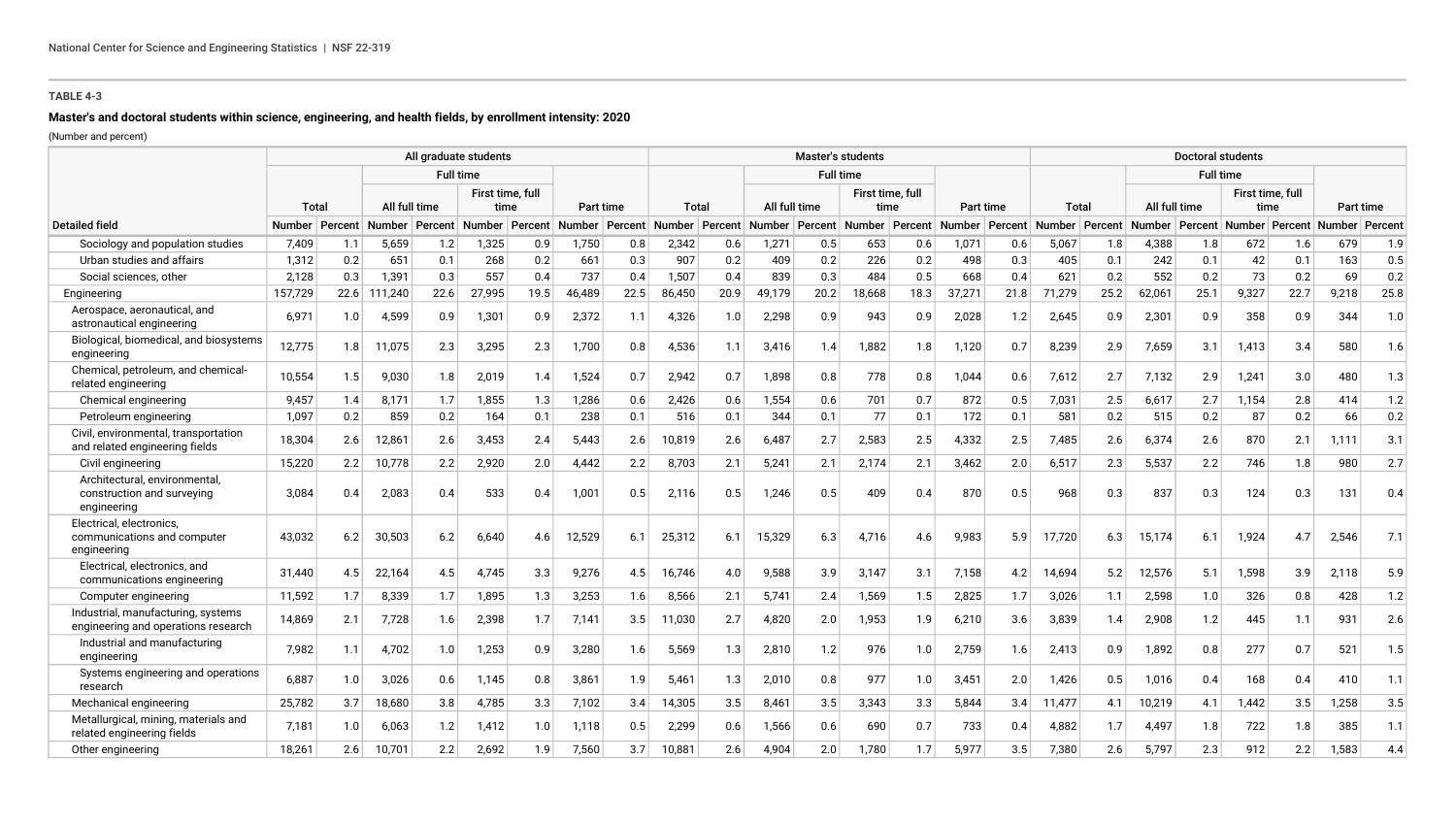# **Master's and doctoral students within science, engineering, and health fields, by enrollment intensity: 2020**

|                                                                           |                  |                 |               |      | All graduate students               |      |                  |      |                  |      |        | <b>Master's students</b> |                                     |      |           |      |                                     |     |                                     | <b>Doctoral students</b> |       |                          |                |      |
|---------------------------------------------------------------------------|------------------|-----------------|---------------|------|-------------------------------------|------|------------------|------|------------------|------|--------|--------------------------|-------------------------------------|------|-----------|------|-------------------------------------|-----|-------------------------------------|--------------------------|-------|--------------------------|----------------|------|
|                                                                           |                  |                 |               |      | <b>Full time</b>                    |      |                  |      |                  |      |        | <b>Full time</b>         |                                     |      |           |      |                                     |     |                                     | <b>Full time</b>         |       |                          |                |      |
|                                                                           | Total            |                 | All full time |      | First time, full<br>time            |      | Part time        |      | Total            |      |        | All full time            | First time, full<br>time            |      | Part time |      | Total                               |     | All full time                       |                          |       | First time, full<br>time | Part time      |      |
| <b>Detailed field</b>                                                     | Number   Percent |                 |               |      | Number   Percent   Number   Percent |      | Number   Percent |      | Number   Percent |      |        |                          | Number   Percent   Number   Percent |      |           |      | Number   Percent   Number   Percent |     | Number   Percent   Number   Percent |                          |       |                          | Number Percent |      |
| Agricultural engineering                                                  | 1,058            | 0.2             | 833           | 0.2  | 133                                 | 0.1  | 225              | 0.1  | 404              | 0.1  | 282    | 0.1                      | 75                                  | 0.1  | 122       | 0.1  | 654                                 | 0.2 | 551                                 | 0.2                      | 58    | 0.1                      | 103            | 0.3  |
| Engineering mechanics, physics, and<br>science                            | 2,208            | 0.3             | 1,810         | 0.4  | 428                                 | 0.3  | 398              | 0.2  | 740              | 0.2  | 470    | 0.2                      | 217                                 | 0.2  | 270       | 0.2  | 1,468                               | 0.5 | 1,340                               | 0.5                      | 211   | 0.5                      | 128            | 0.4  |
| Nuclear engineering                                                       | 1,479            | 0.2             | 1,144         | 0.2  | 215                                 | 0.2  | 335              | 0.2  | 441              | 0.1  | 304    | 0.1                      | 110                                 | 0.1  | 137       | 0.1  | 1,038                               | 0.4 | 840                                 | 0.3                      | 105   | 0.3                      | 198            | 0.6  |
| Engineering, other                                                        | 13,516           | 1.9             | 6,914         | 1.4  | 1,916                               | 1.3  | 6,602            | 3.2  | 9,296            | 2.2  | 3,848  | 1.6                      | 1,378                               | 1.3  | 5,448     | 3.2  | 4,220                               | 1.5 | 3,066                               | 1.2                      | 538   | 1.3                      | 1,154          | 3.2  |
| Health                                                                    | 75,438           | 10.8            | 49,734        | 10.1 | 19,575                              | 13.7 | 25,704           | 12.5 | 60,124           | 14.5 | 39,178 | 16.1                     | 17,543                              | 17.2 | 20,946    | 12.3 | 15,314                              | 5.4 | 10,556                              | 4.3                      | 2,032 | 4.9                      | 4,758          | 13.3 |
| Clinical medicine <sup>a</sup>                                            | 34,544           | 5.0             | 20,528        | 4.2  | 8,911                               | 6.2  | 14,016           | 6.8  | 29,748           | 7.2  | 17,186 | 7.0                      | 8,213                               | 8.0  | 12,562    | 7.4  | 4,796                               | 1.7 | 3,342                               | 1.3                      | 698   | 1.7                      | 1,454          | 4.1  |
| Medical clinical sciences and clinical<br>and medical laboratory sciences | 1,370            | 0.2             | 786           | 0.2  | 362                                 | 0.3  | 584              | 0.3  | 927              | 0.2  | 497    | 0.2                      | 286                                 | 0.3  | 430       | 0.3  | 443                                 | 0.2 | 289                                 | 0.1                      | 76    | 0.2                      | 154            | 0.4  |
| Public health                                                             | 33,174           | 4.8             | 19,742        | 4.0  | 8,549                               | 6.0  | 13,432           | 6.5  | 28,821           | 7.0  | 16,689 | 6.8                      | 7,927                               | 7.8  | 12,132    | 7.1  | 4,353                               | 1.5 | 3,053                               | 1.2                      | 622   | 1.5                      | 1,300          | 3.6  |
| Anesthesiology                                                            | ne               | ne              | ne            | ne   | ne                                  | ne   | ne               | ne   | ne               | ne   | ne     | ne                       | ne                                  | ne   | ne        | ne   | ne                                  | ne  | ne                                  | ne                       | ne    | ne                       | ne             | ne   |
| Cardiology and cardiovascular<br>disease                                  | ne               | ne              | ne            | ne   | ne                                  | ne   | ne               | ne   | ne               | ne   | ne     | ne                       | ne                                  | ne   | ne        | ne   | ne                                  | ne  | ne                                  | ne                       | ne    | ne                       | ne             | ne   |
| Endocrinology, diabetes, and<br>metabolism                                | ne               | ne              | ne            | ne   | ne                                  | ne   | ne               | ne   | ne               | ne   | ne     | ne                       | ne                                  | ne   | ne        | ne   | ne                                  | ne  | ne                                  | ne                       | ne    | ne                       | ne             | ne   |
| Gastroenterology                                                          | ne               | ne              | ne            | ne   | ne                                  | ne   | ne               | ne   | ne               | ne   | ne     | ne                       | ne                                  | ne   | ne        | ne   | ne                                  | ne  | ne                                  | ne                       | ne    | ne                       | ne             | ne   |
| Hematology                                                                | ne               | ne              | ne            | ne   | ne                                  | ne   | ne               | ne   | ne               | ne   | ne     | ne                       | ne                                  | ne   | ne        | ne   | ne                                  | ne  | ne                                  | ne                       | ne    | ne                       | ne             | ne   |
| Neurology and neurosurgery                                                | ne               | ne              | ne            | ne   | ne                                  | ne   | ne               | ne   | ne               | ne   | ne     | ne                       | ne                                  | ne   | ne        | ne   | ne                                  | ne  | ne                                  | ne                       | ne    | ne                       | ne             | ne   |
| Obstetrics and gynecology                                                 | ne               | ne              | ne            | ne   | ne                                  | ne   | ne               | ne   | ne               | ne   | ne     | ne                       | ne                                  | ne   | ne        | ne   | ne                                  | ne  | ne                                  | ne                       | ne    | ne                       | ne             | ne   |
| Oncology and cancer research                                              | ne               | ne              | ne            | ne   | ne                                  | ne   | ne               | ne   | ne               | ne   | ne     | ne                       | ne                                  | ne   | ne        | ne   | ne                                  | ne  | ne                                  | ne                       | ne    | ne                       | ne             | ne   |
| Ophthalmology                                                             | ne               | ne              | ne            | ne   | ne                                  | ne   | ne               | ne   | ne               | ne   | ne     | ne                       | ne                                  | ne   | ne        | ne   | ne                                  | ne  | ne                                  | ne                       | ne    | ne                       | ne             | ne   |
| Otorhinolaryngology                                                       | ne               | ne              | ne            | ne   | ne                                  | ne   | ne               | ne   | ne               | ne   | ne     | ne                       | ne                                  | ne   | ne        | ne   | ne                                  | ne  | ne                                  | ne                       | ne    | ne                       | ne             | ne   |
| Pediatrics                                                                | ne               | ne              | ne            | ne   | ne                                  | ne   | ne               | ne   | ne               | ne   | ne     | ne                       | ne                                  | ne   | ne        | ne   | ne                                  | ne  | ne                                  | ne                       | ne    | ne                       | ne             | ne   |
| Psychiatry                                                                | ne               | ne              | ne            | ne   | ne                                  | ne   | ne               | ne   | ne               | ne   | ne     | ne                       | ne                                  | ne   | ne        | ne   | ne                                  | ne  | ne                                  | ne                       | ne    | ne                       | ne             | ne   |
| Pulmonary disease                                                         | ne               | ne l            | ne            | ne   | ne                                  | ne   | ne               | ne   | ne               | ne   | ne     | ne                       | ne                                  | ne   | ne        | ne   | ne                                  | ne  | ne                                  | ne                       | ne    | ne                       | ne             | ne   |
| Radiological sciences                                                     | ne               | ne l            | ne            | ne   | ne                                  | ne   | ne               | ne   | ne               | ne   | ne     | ne                       | ne                                  | ne   | ne        | ne   | ne                                  | ne  | ne                                  | ne                       | ne    | ne                       | ne             | ne   |
| Surgery                                                                   | ne               | ne <sub>1</sub> | ne            | ne   | ne                                  | ne   | ne               | ne   | ne               | ne   | ne     | ne                       | ne                                  | ne   | ne        | ne   | ne                                  | ne  | ne                                  | ne                       | ne    | ne                       | ne             | ne   |
| Clinical medicine nec                                                     | ne               | ne              | ne            | ne   | ne                                  | ne   | ne               | ne   | ne               | ne   | ne     | ne                       | ne                                  | ne   | ne        | ne   | ne                                  | ne  | ne                                  | ne                       | ne    | ne                       | ne             | ne   |
| Other health                                                              | 40,894           | 5.9             | 29,206        | 5.9  | 10,664                              | 7.4  | 11,688           | 5.7  | 30,376           | 7.3  | 21,992 | 9.0                      | 9,330                               | 9.1  | 8,384     | 4.9  | 10,518                              | 3.7 | 7,214                               | 2.9                      | 1,334 | 3.2                      | 3,304          | 9.3  |
| Communication disorders sciences                                          | 17.606           | 2.5             | 15,468        | 3.1  | 6,327                               | 4.4  | 2,138            | 1.0  | 16,762           | 4.0  | 14,708 | 6.0                      | 6,197                               | 6.1  | 2,054     | 1.2  | 844                                 | 0.3 | 760                                 | 0.3                      | 130   | 0.3                      | 84             | 0.2  |
| Dental sciences                                                           | 1,583            | 0.2             | 1,428         | 0.3  | 359                                 | 0.3  | 155              | 0.1  | 1.366            | 0.3  | 1,230  | 0.5                      | 330                                 | 0.3  | 136       | 0.1  | 217                                 | 0.1 | 198                                 | 0.1                      | 29    | 0.1                      | 19             | 0.1  |
| Kinesiology and exercise science                                          | 6.001            | 0.9             | 3,986         | 0.8  | 1.748                               | 1.2  | 2,015            | 1.0  | 4.977            | 1.2  | 3,221  | 1.3                      | 1,631                               | 1.6  | 1,756     | 1.0  | 1,024                               | 0.4 | 765                                 | 0.3                      | 117   | 0.3                      | 259            | 0.7  |